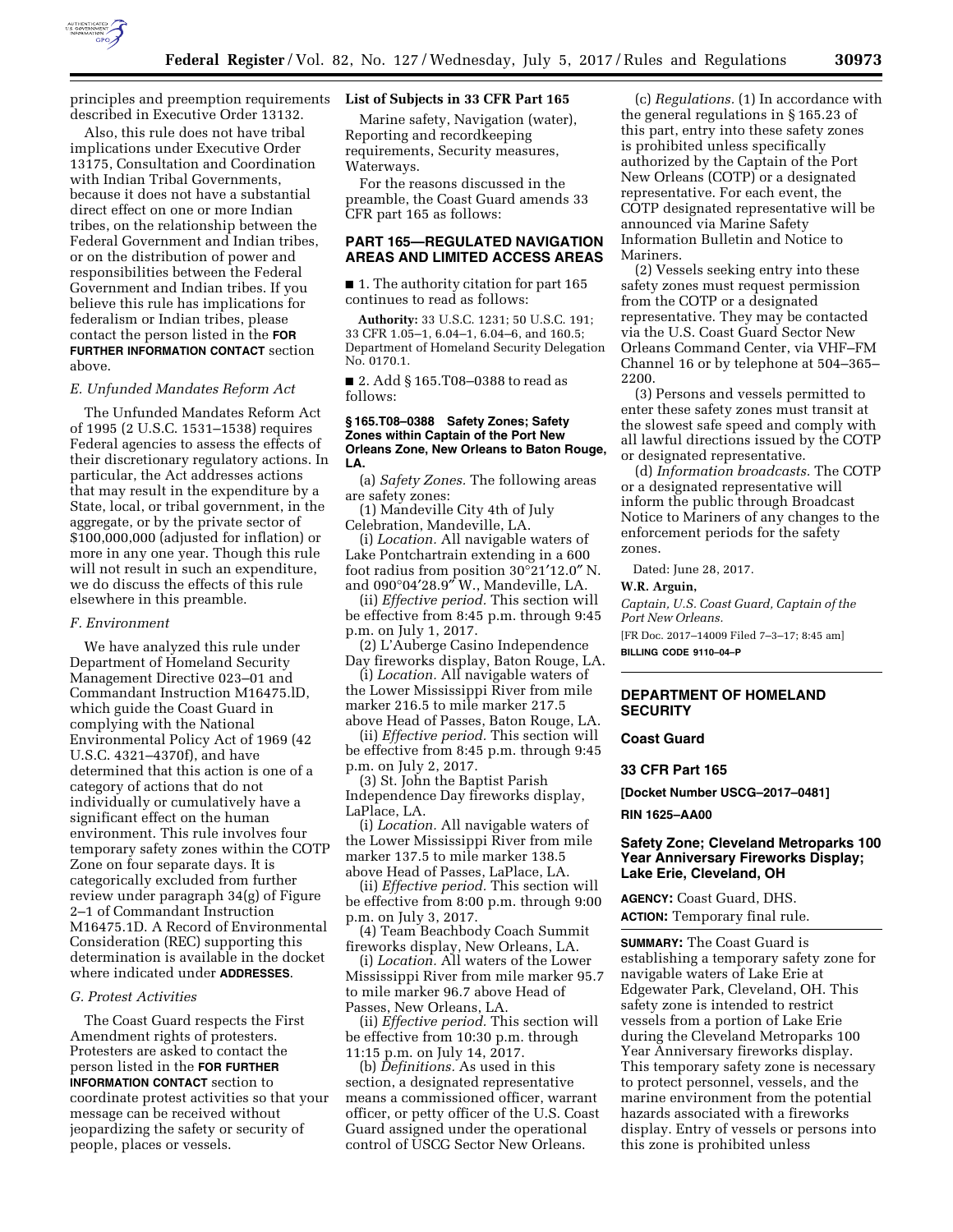specifically authorized by the Captain of the launch point of the fireworks. This the Port Sector Buffalo.

**DATES:** This rule is effective from 9:25 p.m. through 10:25 p.m. on July 22, 2017.

**ADDRESSES:** To view documents mentioned in this preamble as being available in the docket, go to *[http://](http://www.regulations.gov) [www.regulations.gov,](http://www.regulations.gov)* type USCG–2017– 0481 in the ''SEARCH'' box and click ''SEARCH.'' Click on Open Docket Folder on the line associated with this rule.

**FOR FURTHER INFORMATION CONTACT:** If you have questions on this rule, call or email LT Ryan Junod, Chief of Waterways Management, U.S. Coast Guard Marine Safety Unit Cleveland; telephone 216–937–0124, email *[ryan.s.junod@uscg.mil.](mailto:ryan.s.junod@uscg.mil)* 

# **SUPPLEMENTARY INFORMATION:**

## **I. Table of Abbreviations**

CFR Code of Federal Regulations DHS Department of Homeland Security FR Federal Register NPRM Notice of proposed rulemaking § Section

U.S.C. United States Code

## **II. Background Information and Regulatory History**

The Coast Guard is issuing this temporary rule without prior notice and opportunity to comment pursuant to authority under section 4(a) of the Administrative Procedure Act (APA) (5 U.S.C. 553(b)). This provision authorizes an agency to issue a rule without prior notice and opportunity to comment when the agency for good cause finds that those procedures are ''impracticable, unnecessary, or contrary to the public interest.'' Under 5 U.S.C. 553(b)(B), the Coast Guard finds that good cause exists for not publishing a notice of proposed rulemaking (NPRM) with respect to this rule because the event sponsor did not submit notice to the Coast Guard with sufficient time remaining before the event to publish an NPRM. Thus, delaying the effective date of this rule to wait for a comment period to run would be contrary to the public interest by inhibiting the Coast Guard's ability to protect spectators and vessels from the hazards associated with a maritime fireworks display.

## **III. Legal Authority and Need for Rule**

The Coast Guard is issuing this rule under authority in 33 U.S.C. 1231. The Captain of the Port Buffalo, NY (COTP) has determined that potential hazards associated with vessels in the vicinity of firework displays on July 22, 2017 will be a safety concern for vessels and spectators within a 700 foot radius of

rule is needed to protect personnel, vessels, and the marine environment in the navigable waters within the safety zone while the fireworks display is happening.

#### **IV. Discussion of the Rule**

This rule establishes a safety zone from 9:25 p.m. through 10:25 p.m. on July 22, 2017. The safety zone will cover all navigable waters within 700 feet of the launch point of the fireworks display. No vessel or person will be permitted to enter the safety zone without obtaining permission from the COTP or a designated representative. Entry into, transiting, or anchoring within the safety zone is prohibited unless authorized by the Captain of the Port Buffalo or his designated on-scene representative. The Captain of the Port or his designated on-scene representative may be contacted via VHF Channel 16.

## **V. Regulatory Analyses**

We developed this rule after considering numerous statutes and Executive orders related to rulemaking. Below we summarize our analyses based on a number of these statutes and Executive orders, and we discuss First Amendment rights of protestors.

#### *A. Regulatory Planning and Review*

Executive Orders 12866 and 13563 direct agencies to assess the costs and benefits of available regulatory alternatives and, if regulation is necessary, to select regulatory approaches that maximize net benefits. Executive Order 13563 emphasizes the importance of quantifying both costs and benefits, of reducing costs, of harmonizing rules, and of promoting flexibility.

Executive Order 13771 (''Reducing Regulation and Controlling Regulatory Costs''), directs agencies to reduce regulation and control regulatory costs and provides that ''for every one new regulation issued, at least two prior regulations be identified for elimination, and that the cost of planned regulations be prudently managed and controlled through a budgeting process.''

This rule has not been designated a ''significant regulatory action,'' under Executive Order 12866. Accordingly, it has not been reviewed by the Office of Management and Budget.

As this rule is not a significant regulatory action, this rule is exempt from the requirements of Executive Order 13771. See OMB's Memorandum titled ''Interim Guidance Implementing Section 2 of the Executive Order of January 30, 2017 titled 'Reducing

Regulation and Controlling Regulatory Costs' '' (February 2, 2017).

We conclude that this rule is not a significant regulatory action because we anticipate that it will have minimal impact on the economy, will not interfere with other agencies, will not adversely alter the budget of any grant or loan recipients, and will not raise any novel legal or policy issues. The safety zone created by this rule will be relatively small and enforced for a relatively short time. Also, the safety zone is designed to minimize its impact on navigable waters. Furthermore, the safety zone has been designed to allow vessels to transit around it. Thus, restrictions on vessel movement within that particular area are expected to be minimal. Under certain conditions, moreover, vessels may still transit through the safety zone when permitted by the Captain of the Port.

## *B. Impact on Small Entities*

The Regulatory Flexibility Act of 1980, 5 U.S.C. 601–612, as amended, requires Federal agencies to consider the potential impact of regulations on small entities during rulemaking. The term ''small entities'' comprises small businesses, not-for-profit organizations that are independently owned and operated and are not dominant in their fields, and governmental jurisdictions with populations of less than 50,000. The Coast Guard certifies under 5 U.S.C. 605(b) that this rule will not have a significant economic impact on a substantial number of small entities.

While some owners or operators of vessels intending to transit the safety zone may be small entities, for the reasons stated in section V.A above, this rule will not have a significant economic impact on any vessel owner or operator.

Under section 213(a) of the Small Business Regulatory Enforcement Fairness Act of 1996 (Pub. L. 104–121), we want to assist small entities in understanding this rule. If the rule would affect your small business, organization, or governmental jurisdiction and you have questions concerning its provisions or options for compliance, please contact the person listed in the **FOR FURTHER INFORMATION CONTACT** section.

Small businesses may send comments on the actions of Federal employees who enforce, or otherwise determine compliance with, Federal regulations to the Small Business and Agriculture Regulatory Enforcement Ombudsman and the Regional Small Business Regulatory Fairness Boards. The Ombudsman evaluates these actions annually and rates each agency's